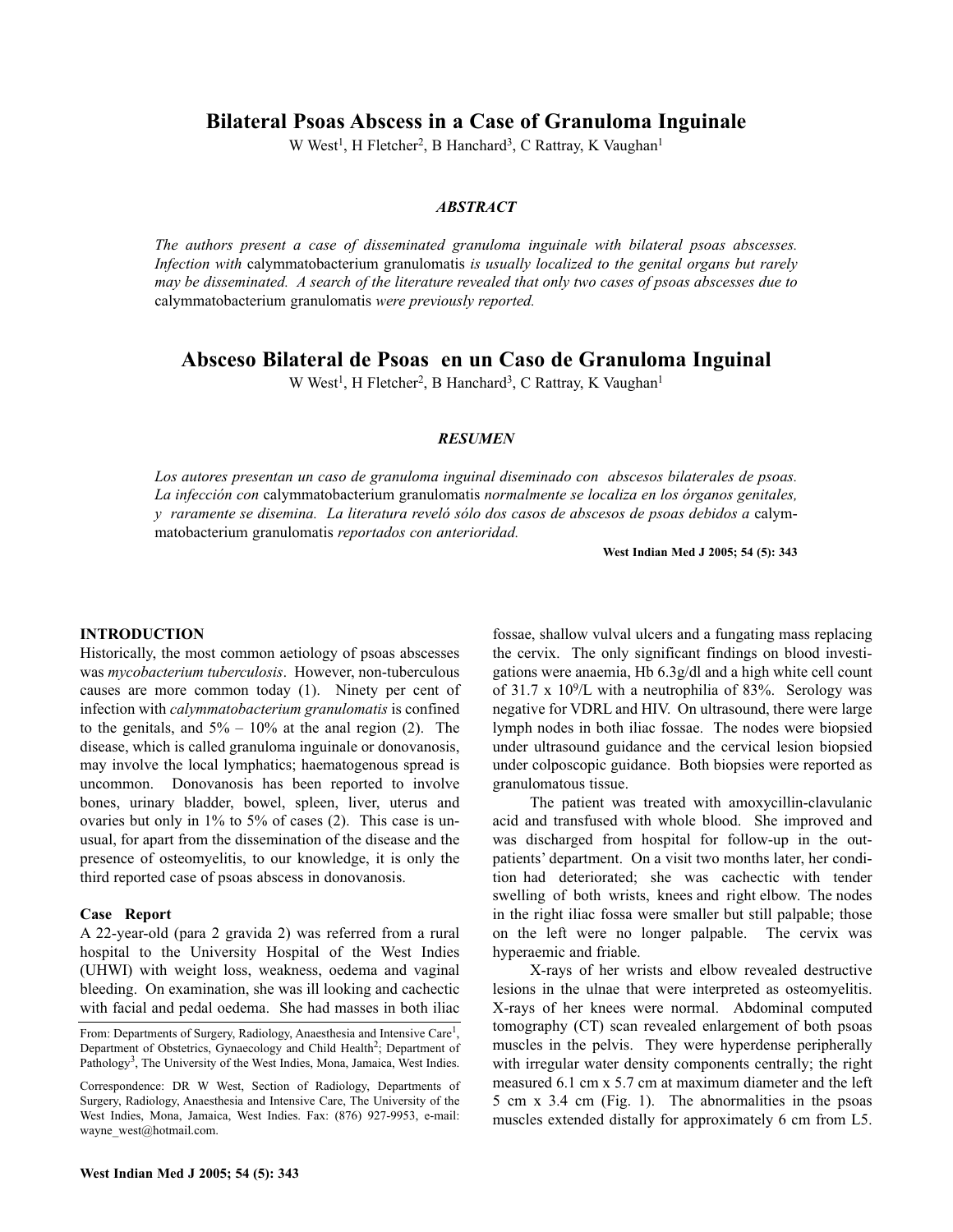Fig. 1: Axial CT scan through the pelvis showing enlarged psoas muscles with central areas of fluid density.

Above the level of L5, the psoas muscles were normal. A diagnosis of psoas abscesses was made based on the general clinical features and the CT appearance. A nodular hyperdense mass was noted immediately anterior to the right psoas muscle in the right iliac fossa. The nodules in the mass each measured less than 1 cm and were hyperdense peripherally and of relatively low density centrally. This appearance was consistent with lymphadenopathy. The orthopaedic surgeons obtained pus from the wrists and strawcoloured fluid from the knee. The swabs from these materials showed gram-negative bacteria but there was no growth on culture. Colposcopy was repeated and this time Donovan bodies typical of granuloma inguinale were identified (Fig. 2). The patient was started on tetracycline and trimethoprim-



Fig. 2: Donovan bodies within two macrophages (middle of field) Warthin Starry stain x 800.

sulphamethoxazole and she made a gradual recovery. Two months later, she had returned to her normal lifestyle but had post-coital bleeding. She defaulted from the out-patient's clinic.

## **DISCUSSION**

Psoas abscesses may be seen in several conditions but to our knowledge this is only the third reported case of psoas abscess in donovanosis. The two previous cases were reported by Mein *et al* (3). Their patients had intra-pelvic donovanosis, which presented as psoas abscesses. This patient had no specific clinical features of psoas abscesses; the diagnosis was an incidental finding on CT scan. This case was published highlighting the presence of osteomyelitis; the psoas abscesses were overlooked in the previous report and the rarity of psoas abscesses in donovanosis was not appreciated until a subsequent review of the literature (4).

Donovanosis is a chronic, progressive granulomatous infection of the genital region usually considered a sexually transmitted disease. The infectious agent is *calymmatobacterium granulomatis* (2). The organism was discovered by Donovan and subsequently renamed to reflect its capsulated appearance in tissues (kalymma is Greek for "hood" or "veil" however using genomic, clinical and pathologic criteria it has recently been placed in the genus Klebsiella) (5). The disease is rare in developed countries but is endemic in some developing countries as well as the aborigines of Australia (6).

Musculoskeletal involvement in donovanosis is rare. In 1998, Patterson presented a case report of spinal cord compression secondary to vertebral destruction (7) and his review of the literature for bony involvement revealed a total of 18 cases one of these was a Jamaican patient reported by Kirkpatrick (8). Patterson's patient had clinical and radiological features which were clinically and radiologically indistinguishable from tuberculosis.

The index case had lytic lesions in the ulna similar to those of the patient in Kirkpatrick's report but with the additional feature of psoas abscesses. Small psoas abscesses may be treated with antibiotics but larger lesions require incision and drainage; this is usually done as an open surgical procedure. Several articles have described image guide intervention as an alternative (9, 10). This patient was treated with antibiotics. It was not possible to determine the longterm response to treatment as she defaulted from clinic.

#### **REFERENCES**

- 1. Harrigan RA, Kauffman FH, Love MB. Tuberculous psoas abscess J Emerg Med 1995; **13:** 493–8.
- **2.** Hart G. Donovanosis Clin Infect Dis 1997; **25:** 24–32.
- 3. Mein J, Russell C, Knox J, Coppola A, Bowden FJ. Intrapelvic donovanosis presenting as a psoas abscess in two patients. Sex Transm Infect 1999; **75:** 75–6.
- 4. Fletcher HM, Rattray CA, Hanchard B, Vaughan K, West WM. Disseminated donovanosis (granuloma inguinale) with osteomyelitis of both wrists West Indian Med J 2002; **51:** 194–6.
- 5. Murray PR, Rosenthal KS, Kobayashi GS, Pfaller. Medical Microbiology 4<sup>th</sup> Edition. Mosby, Inc. Missouri 2002: 353.
- 6. Bhagwandeen BS, Naik KG. Granuloma venerum (granuloma inguinale) in Zambia. East Afr Med J 1977; **54:** 637–42.
- 7. Paterson DL. Disseminated Donovanosis (granuloma inguinale) causing spinal cord compression: Case report and review of Donovanosis involving bone Clin Infect Dis 1998; **26:** 379–83.